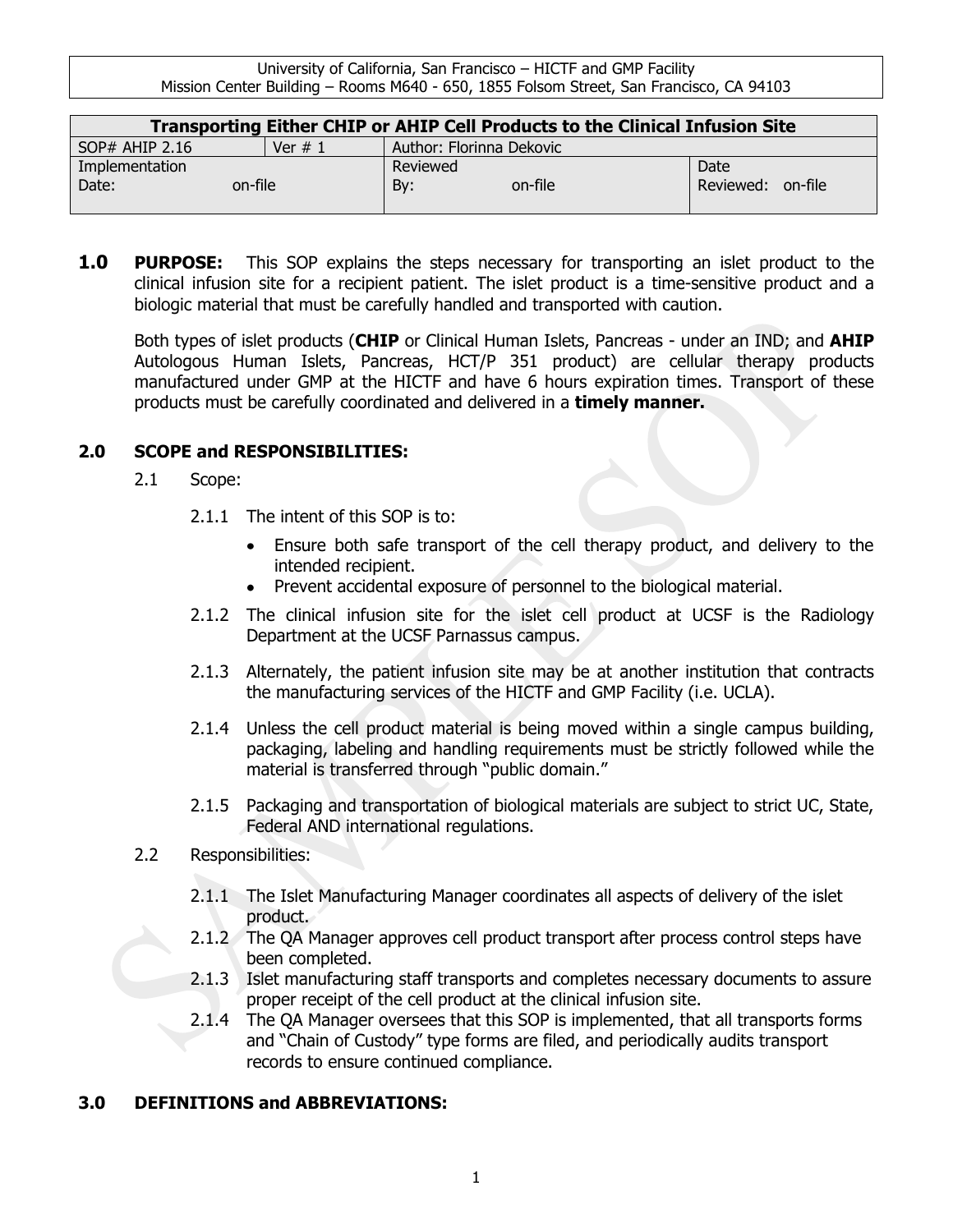| Transporting Either CHIP or AHIP Cell Products to the Clinical Infusion Site |           |                          |           |         |
|------------------------------------------------------------------------------|-----------|--------------------------|-----------|---------|
| $SOP#$ AHIP 2.16                                                             | Ver $# 1$ | Author: Florinna Dekovic |           |         |
| Implementation                                                               |           | Reviewed                 | Date      |         |
| Date:<br>on-file                                                             |           | By:<br>on-file           | Reviewed: | on-file |
|                                                                              |           |                          |           |         |

### 3.1 Definitions:

- Double verification the act or process of two people verifying concurrent information.
- Islet Product Release Form this is a multipurpose form serving as the chain of custody and product Certificate of Analysis or CofA. This form is approved by QA and signed by the clinician, and must accompany the cellular product to the recipient patient infusion site.
- Product ID or batch lot number this is the unique identifier assigned to each islet cell product manufactured at the HICTF. This number is assigned at the beginning of islet lot manufacturing; it is noted on each manufacturing form, label and testing form.
- Patient Infusion Site location where the recipient study patient is to receive the islet cell product.
- Primary container refers to the sterile bag that holds the isolated cells. It is the "final product bag" to which the product ID label or product ID tag is affixed. Depending upon the total number of cells isolated, there may be more than one bag per manufacturing lot.
- Secondary container refers to the validated transport or shipping box that maintains the cellular product while in transit to the patient infusion site.
- Transport forms these are QA forms that document the appropriate packing of the cell therapy product and provides proof that the cell product was likewise received, in acceptable condition at the infusion site.

#### 3.2 Abbreviations:

- AHIP Autologous Human Islets, from Pancreas
- CHIP Clinical Human Islet Product, from Allogeneic pancreas
- CofA Certificate of Analysis
- ID identification
- EHS Environmental Health and Safety
- GMP Good Manufacturing Practices
- GTP Good Tissue Practices
- HICTF The Human Islet and Cellular Transplant Facility
- HCT/P Human Cells and Cellular-Tissue based products (FDA 21 CFR, section 1271 nomenclature)
- IPA Isopropyl alcohol
- PPEs Personal Protective Equipment
- OA Quality Assurance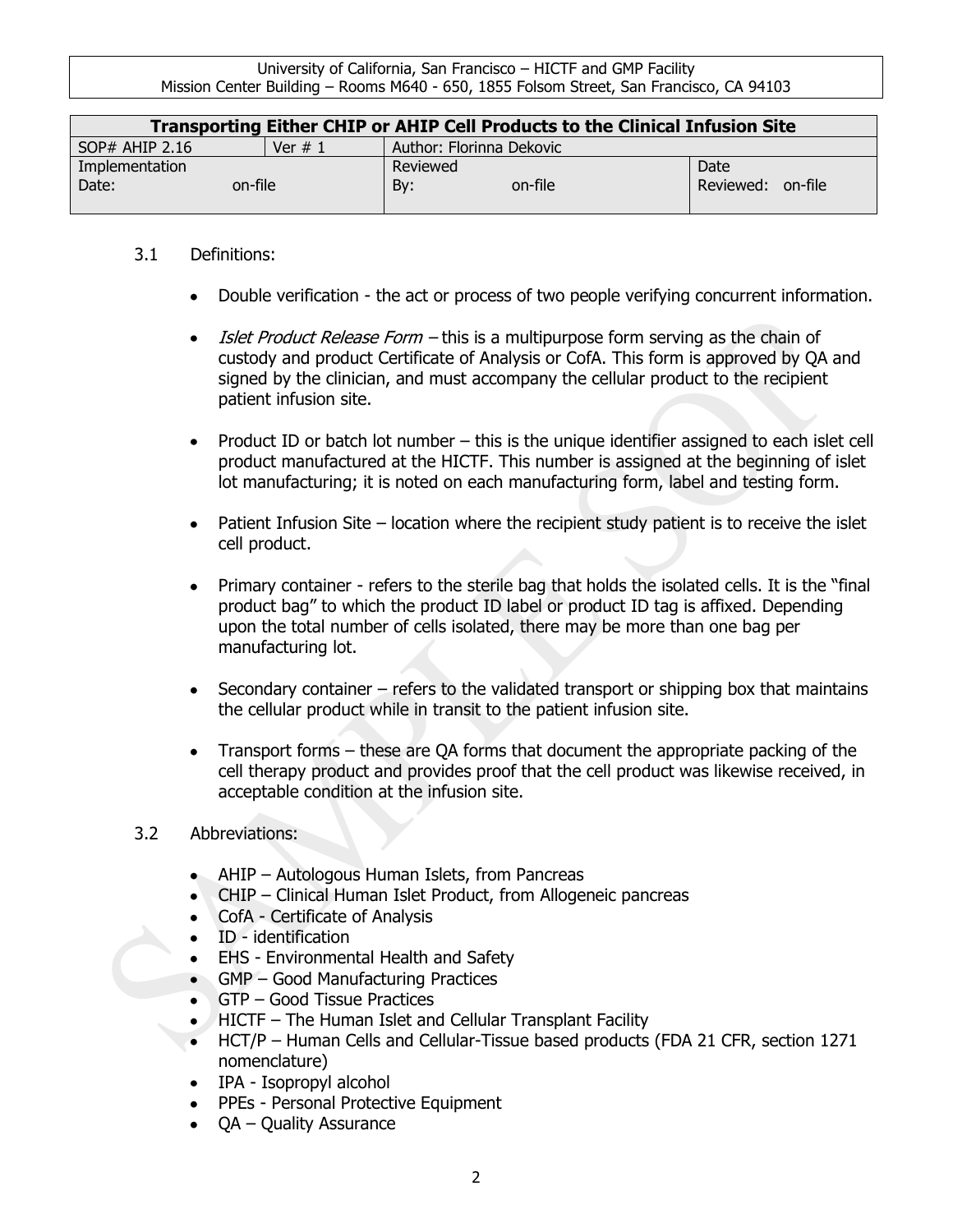| Transporting Either CHIP or AHIP Cell Products to the Clinical Infusion Site |           |                          |                      |
|------------------------------------------------------------------------------|-----------|--------------------------|----------------------|
| $SOP#$ AHIP 2.16                                                             | Ver $# 1$ | Author: Florinna Dekovic |                      |
| Implementation                                                               |           | Reviewed                 | Date                 |
| Date:<br>on-file                                                             |           | on-file<br>By:           | on-file<br>Reviewed: |

- QAU Quality Assurance Unit
- QIR Quality Improvement Report form

# **4.0 SAFETY and QUALITY CONTROL:**

- 4.1 Always follow Universal Precautions.
- 4.2 For handling biologic samples per UCSF policy, see SOP QA 1.90 "Policy for Lab Safety."
- 4.3 Wash hands after handling and packing cell therapy product.
- 4.4 Check that a **validated** transport box or shipping container is used in this SOP.
- 4.5 The transport container must be shatter and leak resistant; surface must be easily cleanable; there must be sufficient room to hold coolant and absorbent packing material.
- 4.6 Use 70% IPA or 10% bleach solution to decontaminate the exterior surfaces of transport container prior to use.
- 4.7 In case of spillage or leakage, persons assigned to transport islet cell product must be trained in emergency procedures per UCSF EHS policy.
- 4.8 HICTF and GMP Facility manufacturing staff may use the UCSF Intercampus Shuttle System to transport cellular products provided staff have taken EHS training on packaging and shipping biological materials.

# **5.0 MATERIALS, REAGENTS, and EQUIPMENT:**

- 5.1 Cell therapy product contained in one or more bags, depending upon the final number of cells procured.
- 5.2 Islet Bag Label(s) placed on the cell product bag(s) at the time of product-release.
- 5.3 Transport Igloo or insulated Thermo Safe box
- 5.4 Thermasure™ Temperature Stabilizer
- 5.5 Temperature monitor tag, single-use type; 2-8°C range
- 5.6 Islet Cell Product Release Form
- 5.3 Universal Biohazard sticker (placed on islet bag label(s)

# **6.0 SPECIAL NOTES:**

6.1 Description of Thermasure™ Temperature Stabilizer:

This is a gel pack used with a well-insulated transport cooler or container to provide temperature stability. For transport of islet product at 2-8˚C, place the gel pack, flat in a refrigerator until it is completely solid to activate it. The Thermasure™ pack will maintain a 2-10˚C range during transport.

# **7.0 PROCEDURE:**

7.1 General considerations: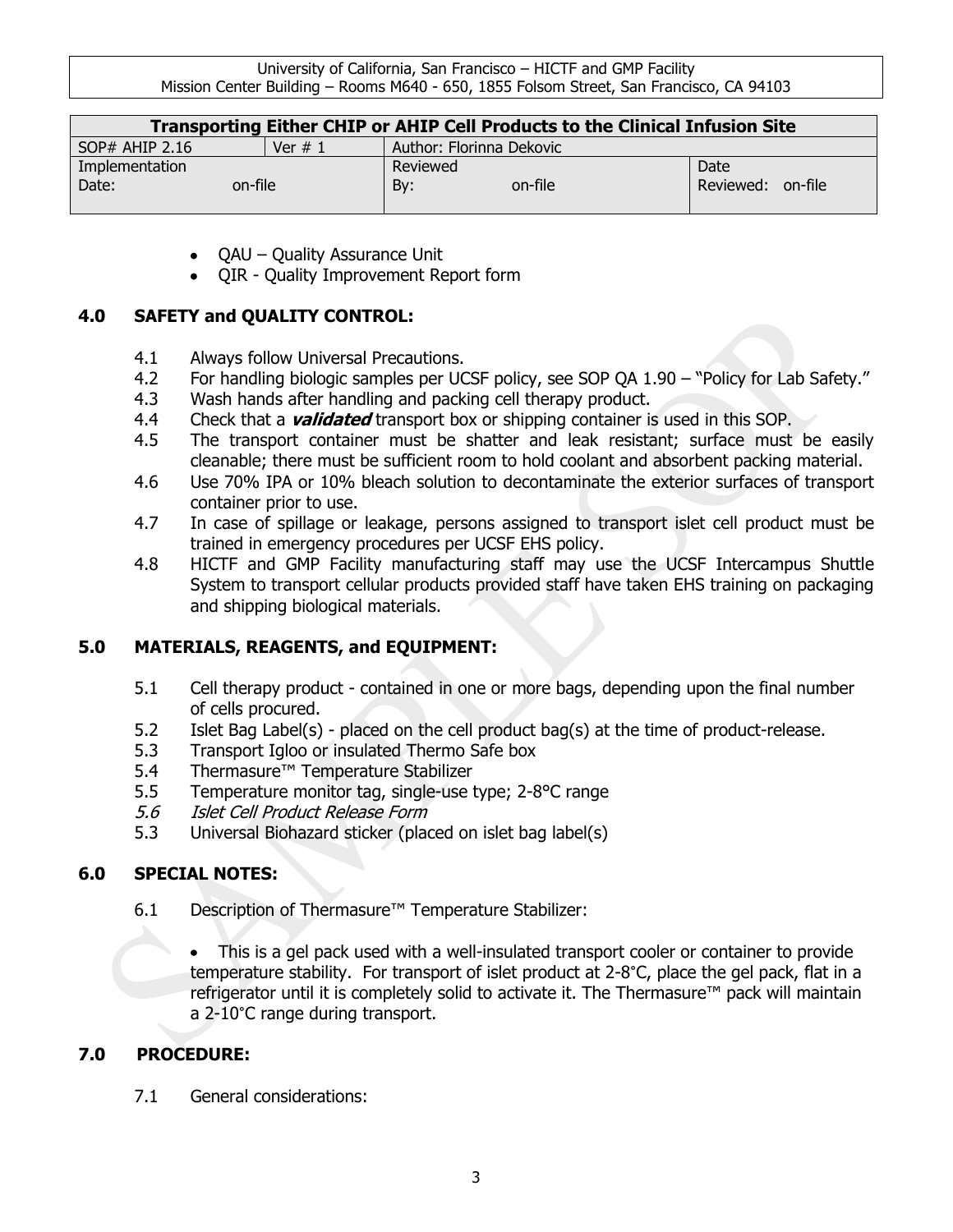| Transporting Either CHIP or AHIP Cell Products to the Clinical Infusion Site |           |                          |                   |  |
|------------------------------------------------------------------------------|-----------|--------------------------|-------------------|--|
| $SOP#$ AHIP 2.16                                                             | Ver $# 1$ | Author: Florinna Dekovic |                   |  |
| Implementation                                                               |           | Reviewed                 | Date              |  |
| Date:<br>on-file                                                             |           | By:<br>on-file           | Reviewed: on-file |  |
|                                                                              |           |                          |                   |  |

- 7.1.1 Person transporting islet cell product must be prepared for "emergency procedures" (e.g., contact names and information, spill cleanup kit readily available, disinfection protocols, etc.).
- 7.1.2 Never transport the islet cell product directly in your hand or lab coat. A secondary container or transport container must be used!
- 7.1.3 Cell product must not be at risk for spilling during transportation.
- 7.1.4 Cellular product should be delivered directly to the patient infusion site.
- 7.2 Prior to transporting the islet cell product, verify that the following are done:
	- 7.2.1 OA has approved the Treg manufacturing *Batch Documents*. (See SOP AHIP 2.14 – "Reviewing the Manufacturing Batch Records and Source Documents.")
	- 7.2.2 Cell product release criteria have all been met
	- 7.2.3 The *Islet Cell Product Release Form* is completed.
	- 7.2.4 Product ID Label is affixed to the primary cell product container.
	- 7.2.5 Double verification of the *Product ID Label* is performed (see 7.4, below).
- 7.3 Evaluate the suitability of the transport container:
	- 7.3.1 Is the container designated to transport islet cell product? If yes, proceed. Otherwise contact QA Manager to identify a suitable container.
	- 7.3.2 Visually inspect box for gross contamination. Disinfect container if necessary. Let air dry before using.
- 7.4 Before boxing the product, perform a final double-verification of cell product identity:
	- 7.4.1 Check and review cell product label information:
		- Does cell product ID label match the accompanying documents? If yes, proceed. Otherwise, contact QA Manager to evaluate manufacturing Batch Documents.
		- If Is ID label or ID tag affixed to cell product? If yes, proceed.
		- Inspect the integrity of the cell product primary container for leakage or breakage. If acceptable, proceed.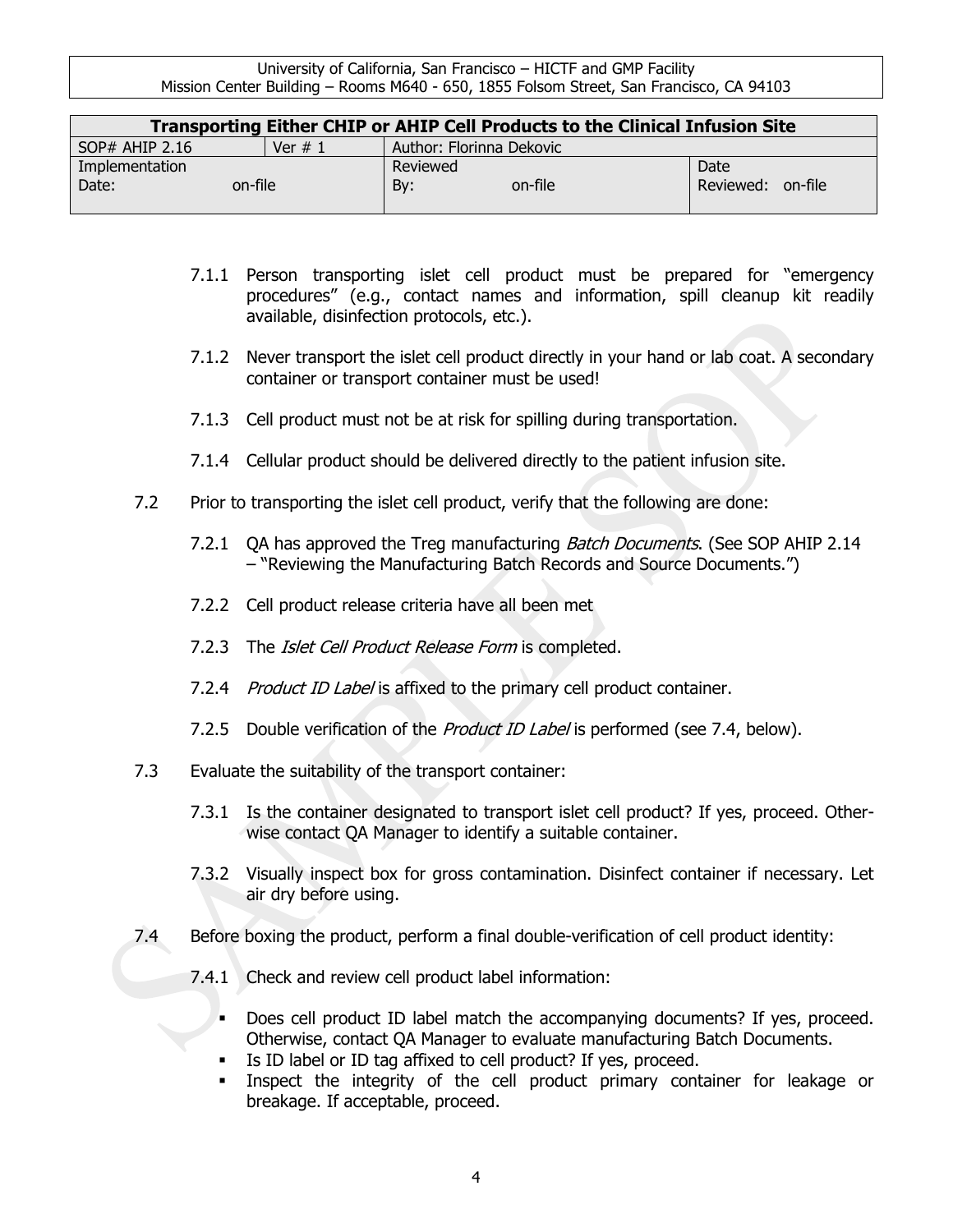| Transporting Either CHIP or AHIP Cell Products to the Clinical Infusion Site |           |                          |                      |
|------------------------------------------------------------------------------|-----------|--------------------------|----------------------|
| $SOP#$ AHIP 2.16                                                             | Ver $# 1$ | Author: Florinna Dekovic |                      |
| Implementation                                                               |           | Reviewed                 | Date                 |
| Date:<br>on-file                                                             |           | By:<br>on-file           | on-file<br>Reviewed: |
|                                                                              |           |                          |                      |

- 7.5 Pack the islet product per SOP AHIP 2.15 "Labeling and Packing the Islet Product"
- 7.6 Check that a temperature monitor is secure and visible in the container.
- 7.7 Process-control steps over delivery of cell product to infusion site:
	- 7.7.1 Before the cell product is transported, manufacturing Manager must confirm that study recipient is at the clinical infusion site indicated during coordination.
	- 7.7.2 For UCSF recipients: Place transport container in the delivery vehicle and proceed directly to the UCSF clinical infusion site. Alternatively, the UCSF Intercampus Shuttle System may be used, provided an HICTF staff travels with the transport container on the shuttle.
	- 7.7.3 For non-UCSF recipients: Ascertain that all travel arrangements have been coordinated with ground or air courier.
	- 7.7.4 Keep in touch with the courier during the entire transport process and ascertain that product is hand-delivered to designated person at clinical infusion site.
- 7.8 Clinical Infusion site personnel receives, unpacks and inspects islet cell product
- 7.9 The clinician at the receiving site signs the *Islet Cell Product Release Form* to indicate receipt and responsibility of the cell therapy product.
- 7.10 Though the receiving site should keep the original, arrange for a copy of the *Islet Cell* Product Release Form to be faxed to the HICTF (415) 502-7712 or scanned to the QA Manager.
- 7.11 Arrange for return of packing supplies to the HICTF Manufacturing Facility:
	- 7.11.1 Upon return of packing supplies, place materials in the Quarantine Room for evaluation and decontamination.
	- 7.11.2 Throw away unacceptable packing supplies.

#### 8.0 **CORRECTIVE ACTIONS:**

8.1 Situations when cell product must be held in quarantine at the HICTF for the following: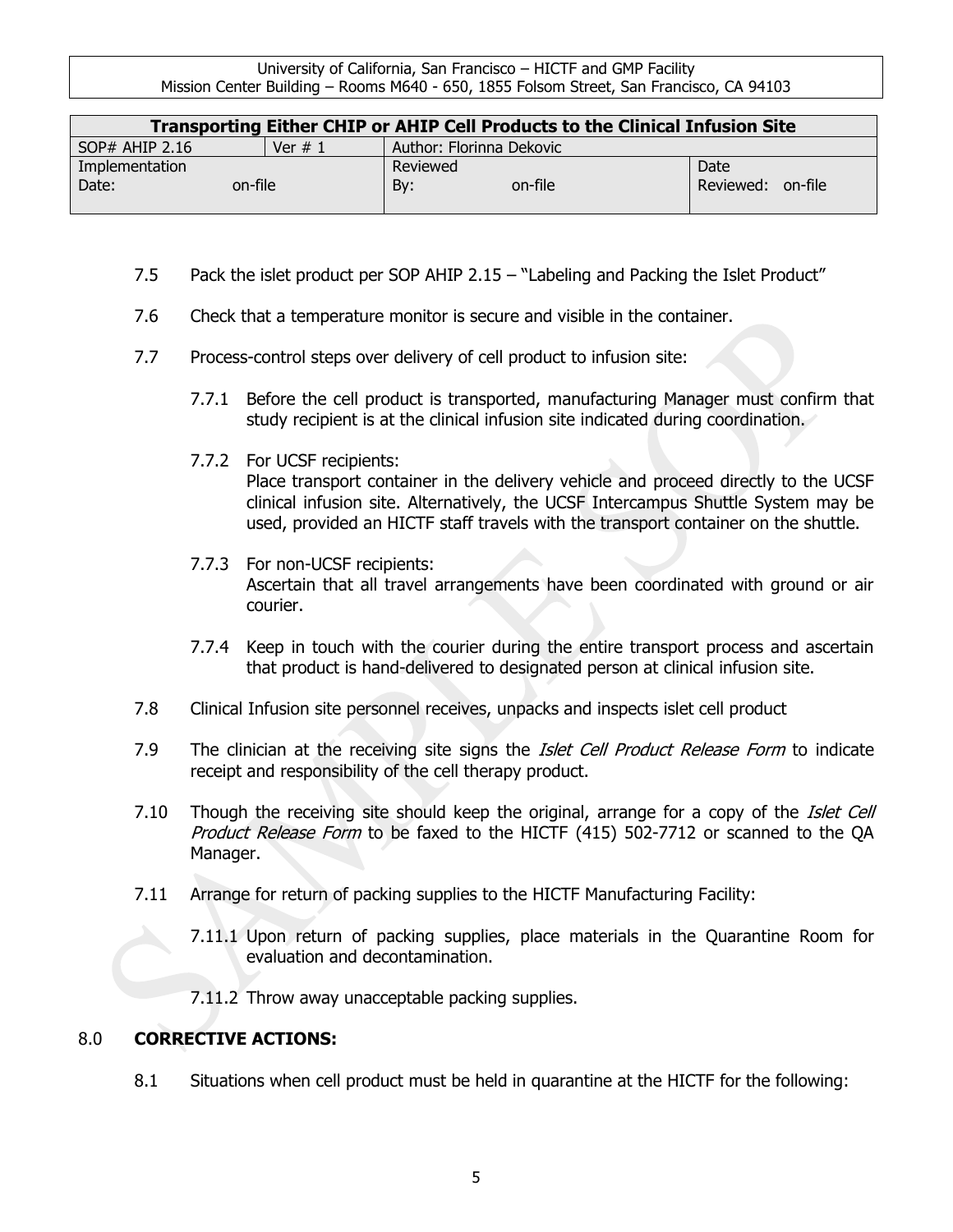| Transporting Either CHIP or AHIP Cell Products to the Clinical Infusion Site |          |                          |                      |
|------------------------------------------------------------------------------|----------|--------------------------|----------------------|
| $SOP#$ AHIP 2.16                                                             | Ver $#1$ | Author: Florinna Dekovic |                      |
| Implementation                                                               |          | Reviewed                 | Date                 |
| Date:<br>on-file                                                             |          | Bv:<br>on-file           | on-file<br>Reviewed: |
|                                                                              |          |                          |                      |

- 8.1.1 Arrangements with the Infusion site are not confirmable. Islet Manager will find out why there is a problem and hold the cell product in quarantine indefinitely until further notice.
- 8.1.2 A discrepancy between information on the Product ID label or the forms is discovered. Leave cell product in quarantine until resolution is achieved by the QAU.
- 8.1.3 Islet cell product primary container is leaking or damaged. Leave cell product in quarantine until resolution or other type of disposition is achieved.
- 8.1.4 Temp monitor on the product has unacceptably changed color during transport. Leave cell product in quarantine until resolution or other type of disposition is achieved.
- 8.2 For each incident, immediate attention is required! Fill out a QIR form and note corrective action measures. After resolution, give the QIR for to the QA Manager for error management and process improvement evaluation with the QAU.

#### **9.0 SOP REFERENCES**:

- 9.1 SOP AHIP 2.14 Reviewing the Manufacturing Batch Records and Source Documents
- 9.2 SOP AHIP 2.15 Packing and Labeling the Final Islet Product
- 9.3 SOP QA 1.90 Policy for Lab Safety

#### **10.0 REFERENCES:**

- 10.1 FDA: 21 CFR Part 1271 Current Good Tissue Practice (GTPs) for Manufacturers of Human Cellular and Tissue-Based Products; Inspection and Enforcement
- 10.2 UCSF Office of Environmental Health and Safety Biological Safety Manual, current edition
- 10.3 Sebra Haemonetics Instruction Manual for the ThermaSure™ Gel Pack 12900001 Rev. N – Sept 2004
- 10.4 Textbook "Cellular Therapy: Principles, Methods, and Regulations" edited by Areman, E and Loper, K.

#### **11.0 APPENDIX:**

- Transport container label
- Igloo transport container
- Sebra ThermaSure gel pack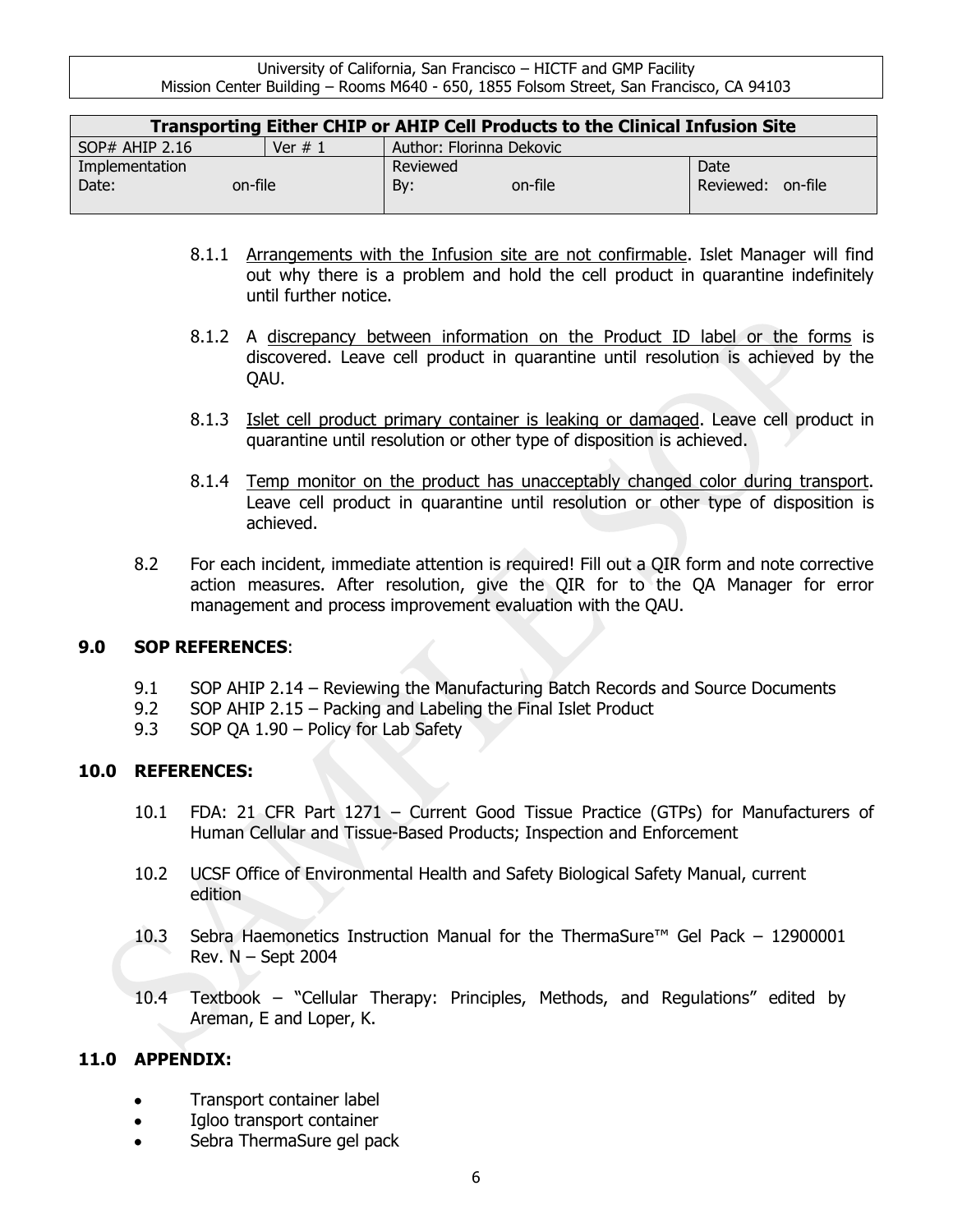| Transporting Either CHIP or AHIP Cell Products to the Clinical Infusion Site |           |                          |           |         |
|------------------------------------------------------------------------------|-----------|--------------------------|-----------|---------|
| $SOP#$ AHIP 2.16                                                             | Ver $# 1$ | Author: Florinna Dekovic |           |         |
| Implementation                                                               |           | Reviewed                 | Date      |         |
| Date:<br>on-file                                                             |           | By:<br>on-file           | Reviewed: | on-file |
|                                                                              |           |                          |           |         |

Transport Container Label  $\bullet$ (to be placed in plastic sleeve on the side of the Transport Container)

| This is a medical specimen                                                                                                |
|---------------------------------------------------------------------------------------------------------------------------|
| » DELIVER PROMPTLY - DO NOT X-RAY                                                                                         |
| STORE PRODUCT AT TEMPERATURE INDICATED ON COMPONENT LABEL<br>In an emergency, please call: HICTF & GMP Facility QA Office |
| At: (415) 502-7711 or Cell phone: (                                                                                       |
| UCSF HICTF and GMP Facility<br>1855 Folsom St, San Francisco, CA 94103<br><b>DO NOT LEAVE UNATTENDED</b>                  |
|                                                                                                                           |
|                                                                                                                           |
|                                                                                                                           |
|                                                                                                                           |
|                                                                                                                           |

Igloo Transport container: $\bullet$